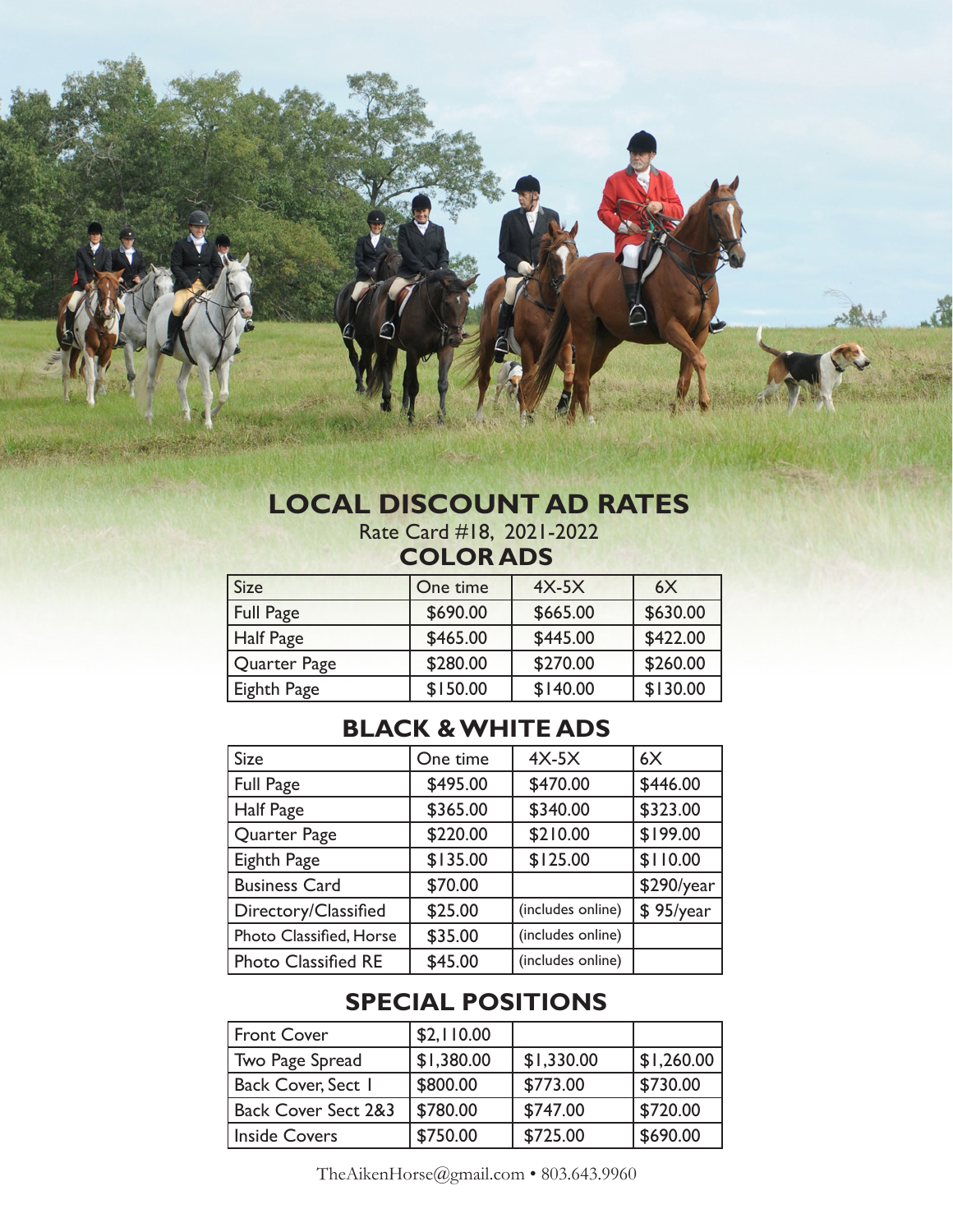| <b>Size</b>          | <b>Width</b> | <b>Height</b> |
|----------------------|--------------|---------------|
| <b>Full Page</b>     | 9.5 inches   | 13 inches     |
| 1/2 Page horizontal  | 9.5"         | 6.375"        |
| 1/2 Page vertical    | 4.625"       | 13"           |
| 1/4 Page horizontal  | 9.5"         | 3.125"        |
| 1/4 Page vertical    | 4.625"       | 6.375"        |
| 1/8 Page horizontal  | 4.625"       | 3.125"        |
| <b>Business Card</b> | 4.625"       | 2.4"          |

### **Practical & Technical Specifications**

#### **PREFERRED FORMATS**

We accept advertisements in electronic format, preferrably delivered via e-mail or other file transfer (TheAikenHorse@gmail.com). Formats that we accept include Adobe InDesign, Adobe Illustrator, Adobe Photoshop, TIF, JPG, and PDF. PDF and JPG preferred. Please be sure that all files are a minimum of 300 dpi at the size they will print and that all fonts are embedded. Please be sure that you submit your color ads in CMYK mode. For formats not on this list or if you need help laying out your ad, please call us. (803-643-9960).

#### **DESIGN CONSIDERATIONS**

The Aiken Horse is a tabloid newspaper with a page size of  $11''$  X 15." It is printed on newsprint using stochastic screening. We do not recommend using small four color type and recommend caution when using knock-out type. There are no full bleeds. If you have any design or technical questions, please call our art director at 803-643-9960.

#### **PAYMENT**

Payment must be made in advance for all one-time display, directory and classified ads. The multiple insertion rate is available only to advertisers in good standing who have a signed ad contract and credit card number on file in our office. Advertisers under contract must pay in advance for their first ad and will be billed for future ads. Advertisers with accounts in good standing and those for whom we have a credit card number on file may pay within 5 days of publication. All others must pay before inclusion in the issue. All multi-insertion contracts must be completed within 12 months. Please make out checks to The Aiken Horse and mail them to The Aiken Horse, P.O. Box 332, Montmorenci, SC 29839. We accept all major credit cards. Call us for credit card payments (803-643-9960) or pay your bill online.

| <b>Issue Date</b>        | Deadline for ad copy | <b>Publication Date</b> |
|--------------------------|----------------------|-------------------------|
| February/March 2021      | January 22, 2021     | February 5, 2021        |
| April/May 2021           | March 19, 2021       | April 2, 2021           |
| June-July 2021           | May 21, 2020         | June 4, 2021            |
| August-September 2021    | July 22, 2021        | <b>August 8, 2021</b>   |
| October/November 2021    | September 17, 2021   | October 1, 2021         |
| December/January 2021-22 | November 19, 2021    | December 3, 2021        |
| February/March 2022      | January 21, 2022     | February 4, 2022        |
| April/May 2022           | March 18, 2022       | April 1, 2022           |
| June-July 2022           | May 20, 2022         | June 3, 2022            |
| August-September 2022    | July 15, 2022        | August 2, 2022          |
|                          |                      |                         |

#### **PUBLICATION SCHEDULE, 2021-2022**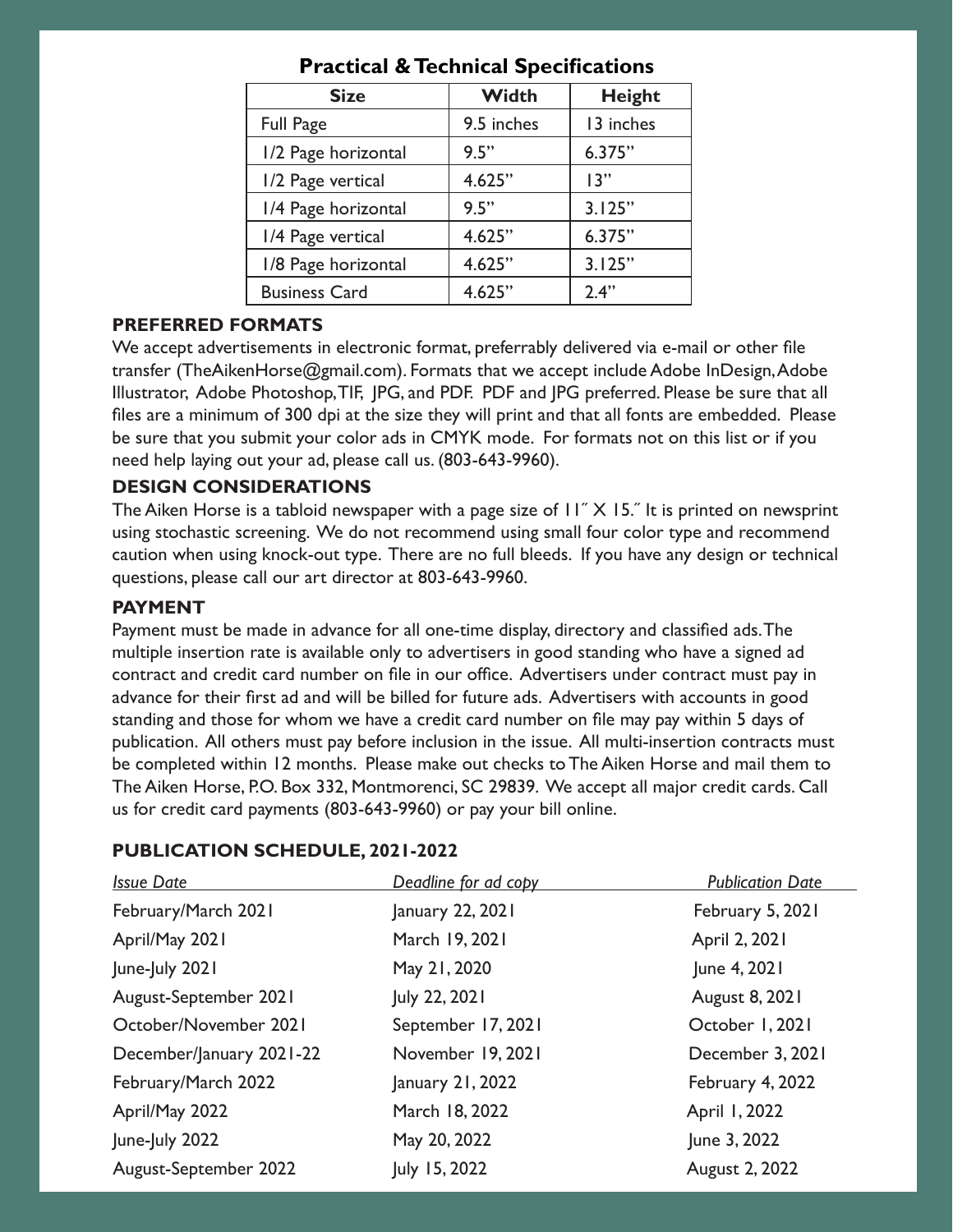### Aiken The orse **Advertising Contract**

| Advertiser: National Advertiser and Advertiser and Advertiser and Advertiser and Advertiser and Advertiser and                                                                                                                                                                                                                                                                                                                                                                                                                                                                                                                                                                                                                                                                                                                                                                                                                                                                                                                                                                                                                                                                                                                                  |                                                                                                                                                                                                                                                                                                                                                                      | Length of Contract:                                     |                                                       |                                                                                                                                                                                                                                                                                                                                                                                                                                                                                                                                                                                |
|-------------------------------------------------------------------------------------------------------------------------------------------------------------------------------------------------------------------------------------------------------------------------------------------------------------------------------------------------------------------------------------------------------------------------------------------------------------------------------------------------------------------------------------------------------------------------------------------------------------------------------------------------------------------------------------------------------------------------------------------------------------------------------------------------------------------------------------------------------------------------------------------------------------------------------------------------------------------------------------------------------------------------------------------------------------------------------------------------------------------------------------------------------------------------------------------------------------------------------------------------|----------------------------------------------------------------------------------------------------------------------------------------------------------------------------------------------------------------------------------------------------------------------------------------------------------------------------------------------------------------------|---------------------------------------------------------|-------------------------------------------------------|--------------------------------------------------------------------------------------------------------------------------------------------------------------------------------------------------------------------------------------------------------------------------------------------------------------------------------------------------------------------------------------------------------------------------------------------------------------------------------------------------------------------------------------------------------------------------------|
|                                                                                                                                                                                                                                                                                                                                                                                                                                                                                                                                                                                                                                                                                                                                                                                                                                                                                                                                                                                                                                                                                                                                                                                                                                                 |                                                                                                                                                                                                                                                                                                                                                                      | $\Box$ <i>l</i> issue $\Box$ 4-5 issues $\Box$ 6 issues |                                                       |                                                                                                                                                                                                                                                                                                                                                                                                                                                                                                                                                                                |
|                                                                                                                                                                                                                                                                                                                                                                                                                                                                                                                                                                                                                                                                                                                                                                                                                                                                                                                                                                                                                                                                                                                                                                                                                                                 |                                                                                                                                                                                                                                                                                                                                                                      |                                                         | Rate                                                  |                                                                                                                                                                                                                                                                                                                                                                                                                                                                                                                                                                                |
|                                                                                                                                                                                                                                                                                                                                                                                                                                                                                                                                                                                                                                                                                                                                                                                                                                                                                                                                                                                                                                                                                                                                                                                                                                                 |                                                                                                                                                                                                                                                                                                                                                                      |                                                         |                                                       |                                                                                                                                                                                                                                                                                                                                                                                                                                                                                                                                                                                |
|                                                                                                                                                                                                                                                                                                                                                                                                                                                                                                                                                                                                                                                                                                                                                                                                                                                                                                                                                                                                                                                                                                                                                                                                                                                 |                                                                                                                                                                                                                                                                                                                                                                      |                                                         |                                                       |                                                                                                                                                                                                                                                                                                                                                                                                                                                                                                                                                                                |
| E-mail entry and the state of the state of the state of the state of the state of the state of the state of the                                                                                                                                                                                                                                                                                                                                                                                                                                                                                                                                                                                                                                                                                                                                                                                                                                                                                                                                                                                                                                                                                                                                 |                                                                                                                                                                                                                                                                                                                                                                      |                                                         |                                                       |                                                                                                                                                                                                                                                                                                                                                                                                                                                                                                                                                                                |
| <b>Issue Dates</b><br>0 <u>______________________</u><br><u> Alexandria de la contrada de la con</u><br>Please let us know as soon as possible<br>if you would like to run different ads<br>to fulfill a mulitiple insertion contract.<br>Please be sure to submit any new<br>copy or any changes to an existing ad<br>by the deadline of the issue in which<br>your ad will run. WE CANNOT<br><b>GUARANTEE INCLUSION OF</b><br><b>CHANGES THAT ARRIVE IN OUR</b><br>OFFICE AFTER DEADLINE.                                                                                                                                                                                                                                                                                                                                                                                                                                                                                                                                                                                                                                                                                                                                                     | <b>Size of Advertisement</b><br>$\Box$ Color<br>□ Black & White<br>$\Box$ Full Page<br>$\Box$ 1/2 Page<br>$\Box$ 1/4 Page<br>$\Box$ 1/8 Page<br><b>Business Card</b><br>Back Cover, Section One<br>Back Cover, Section Two<br>Back Cover, Section Three<br>Inside Cover, Sect. One<br>Inside Cover, Sect. Two<br>Inside Cover, Sect. Three<br>Other Special Position |                                                         | <b>PAYMENT</b><br>placement is 10% extra.<br>TAH#9960 | Payment is due in in advance for all<br>one-time advertisements. Those on<br>a multiple insertion contract must<br>pay for the first ad in advance & will<br>be billed for future ads. Payment is<br>due at deadline, or 5 days from the<br>issue date for those with a credit<br>card number on file. PAST DUE<br><b>ACCOUNTS WILL REVERT TO</b><br>THE ONE-TIME RATE! Guaranteed<br>Please make out checks to The Aiken<br>Horse. P.O. Box 332, Montmorenci,<br>SC 29839. For credit cards call 803-<br>643-9960, Or pay on our website:<br>www.TheAikenHorse.com, Passcode: |
| I agree to place my advertisement in The Aiken Horse for the number of times specified above and to pay for<br>my advertisement at the agreed-upon rate of ______________ per issue. I understand that payment is due in<br>full for all one-time and first-time ads, and that I will be billed for future ads when they run. I understand that if<br>I have not paid my bill by other means within 5 days of publication, my credit card on file will be charged. I also<br>understand that I must complete this ad contract within 12 months and that I will pay a short rate billing penalty<br>if I terminate this agreement prior to the fulfillment of the contract. The short rate billing penalty will be \$25,<br>plus the difference between the agreed frequency discount rate and the actual number of times the ad ran. I<br>understand that my ad will revert to the one-time rate if I do not pay my bill within 10 days of the publication of<br>the paper.<br>I represent that my advertisement is factually correct and that I have full rights to use the material provided to<br>The Aiken Horse. I further agree to hold the Publisher harmless for any misrepresentation, misunderstanding or<br>harm arising from my ad. |                                                                                                                                                                                                                                                                                                                                                                      |                                                         |                                                       |                                                                                                                                                                                                                                                                                                                                                                                                                                                                                                                                                                                |
| Signed                                                                                                                                                                                                                                                                                                                                                                                                                                                                                                                                                                                                                                                                                                                                                                                                                                                                                                                                                                                                                                                                                                                                                                                                                                          |                                                                                                                                                                                                                                                                                                                                                                      |                                                         | Date                                                  |                                                                                                                                                                                                                                                                                                                                                                                                                                                                                                                                                                                |

**The Aiken Horse P.O. Box 332, Montmorenci, SC 29839 www.TheAikenHorse.com ■ TheAikenHorse@gmail.com 803.643.9960**